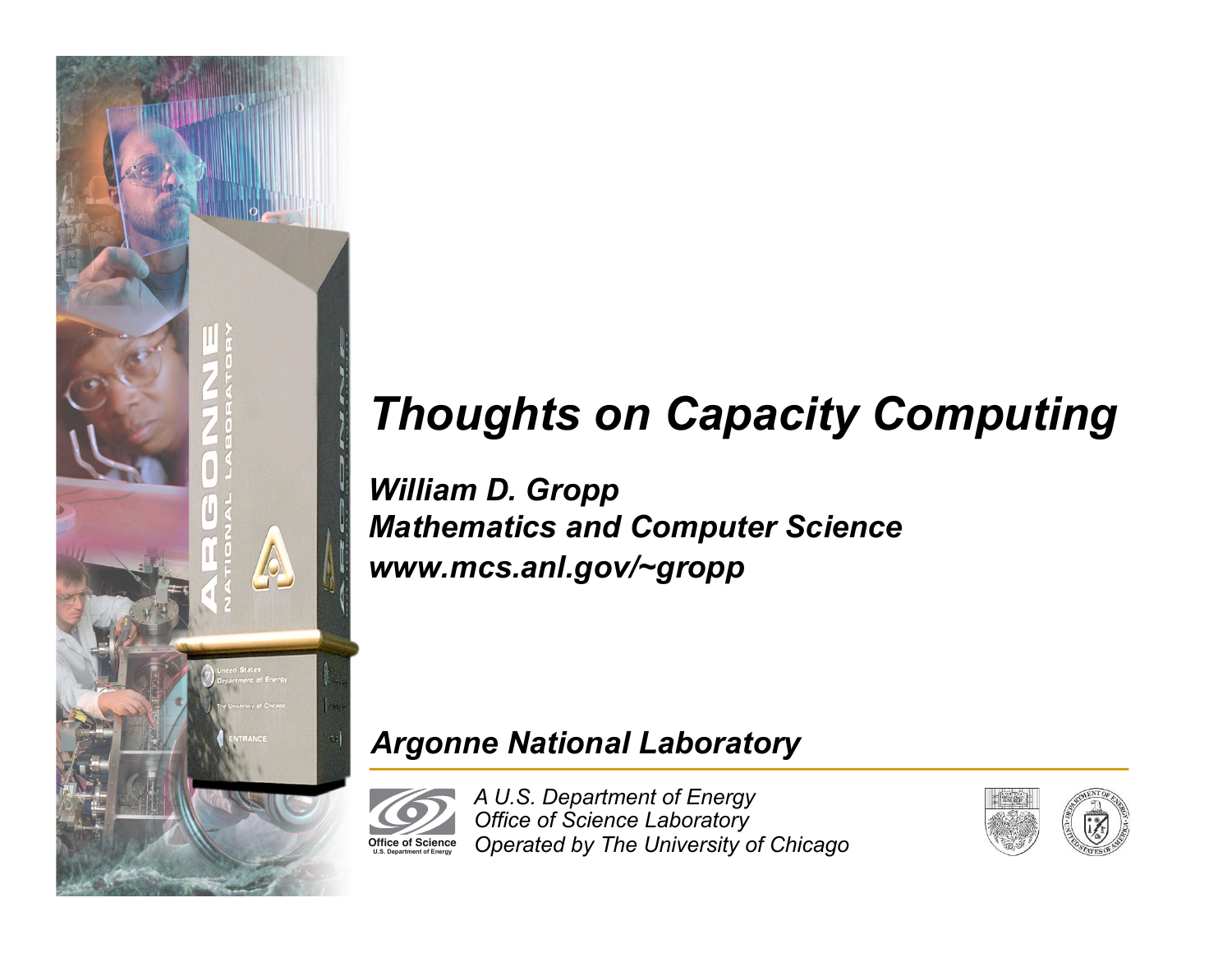## *What distinguishes capacity from capability?*

- **It**'**s the software! Why?**
- **Capacity is cheap (as perceived by users)**
- **So one definition of capacity:** 
	- Systems where it is not cost-effective (to the users) to tune their code for performance
	- This is related to Marc's point from yesterday about expecting users of \$10M machines to learn to use MPI IO effectively

#### • **A related one is based on Algorithms**

- Capacity machines allow simpler algorithms because it is easier to meet scaling needs. E.g., the BSP model is adequate; a central master can be used for task farms
- **Another definition** 
	- Capacity systems run (possibly parallel) Matlab
- **There are at least two types of capacity** 
	- One laptop
	- Many laptops (ensemble studies)
- **Related to two types of use** 
	- 1 user, zillion small or independent jobs
	- Zillion users, jobs perhaps too large for their laptop
	- ... leads us to the next question



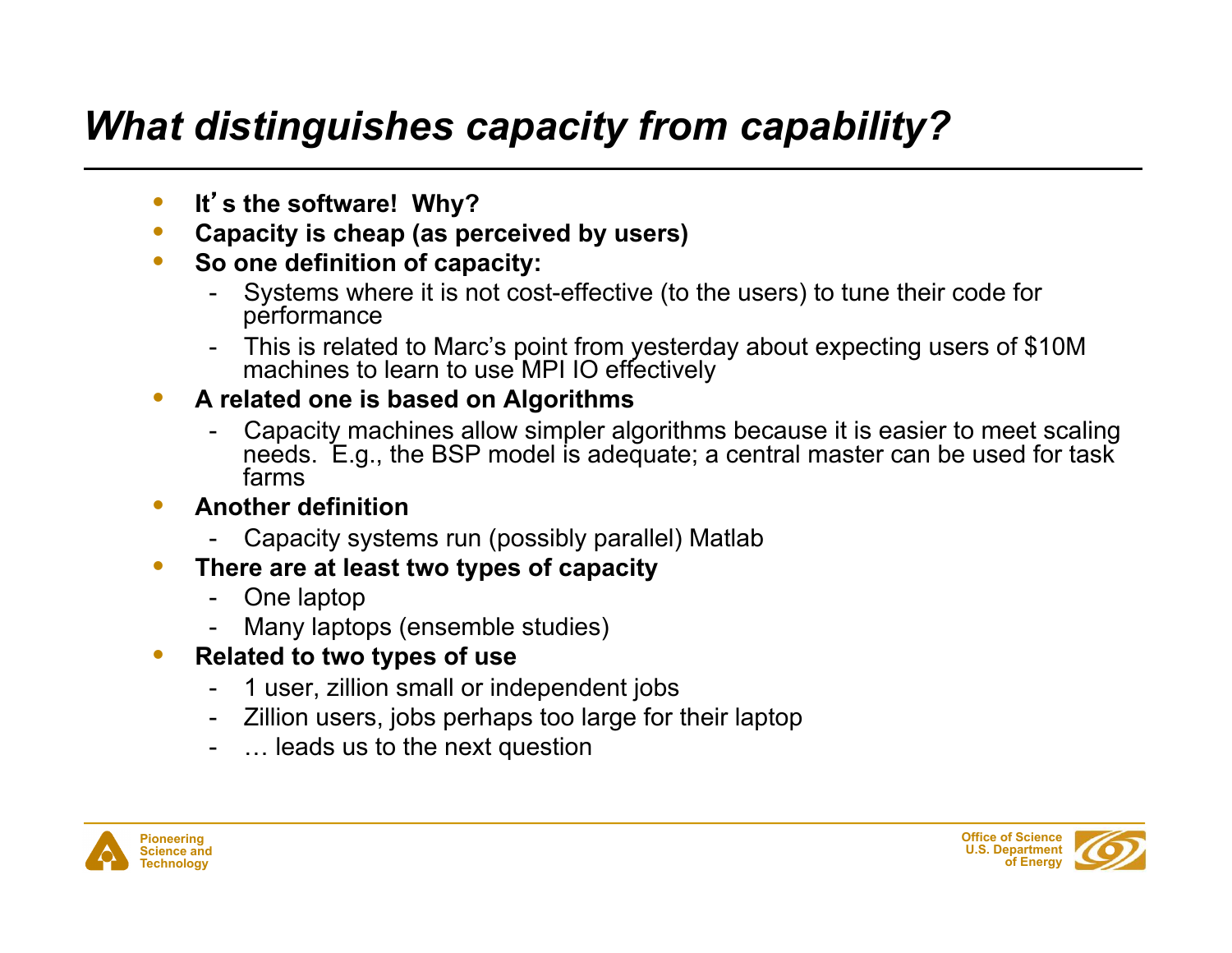# *Role of capacity*

- **Why do I need a capacity platform at all?** 
	- How many people have a desktop in addition to their laptop? Why?
	- How much of the need for more compute is due to bad algorithms/ software (numerical recipes, normal equations for least squares; loworder approximations)?
	- How much is due to the zillion of small jobs case?
- **Where is my laptop inadequate?** 
	- Runtime too long (capability from the bottom)
	- Memory too large
	- Need a affiliated resource (database, visualization, network)
- **Measured by direct publications, capacity computing is likely to generate the most papers** 
	- Capacity is essential 1000 node clusters in every congressional district would advance science
	- Of course, successful capability computing may change the direction of science or solve valuable engineering problems





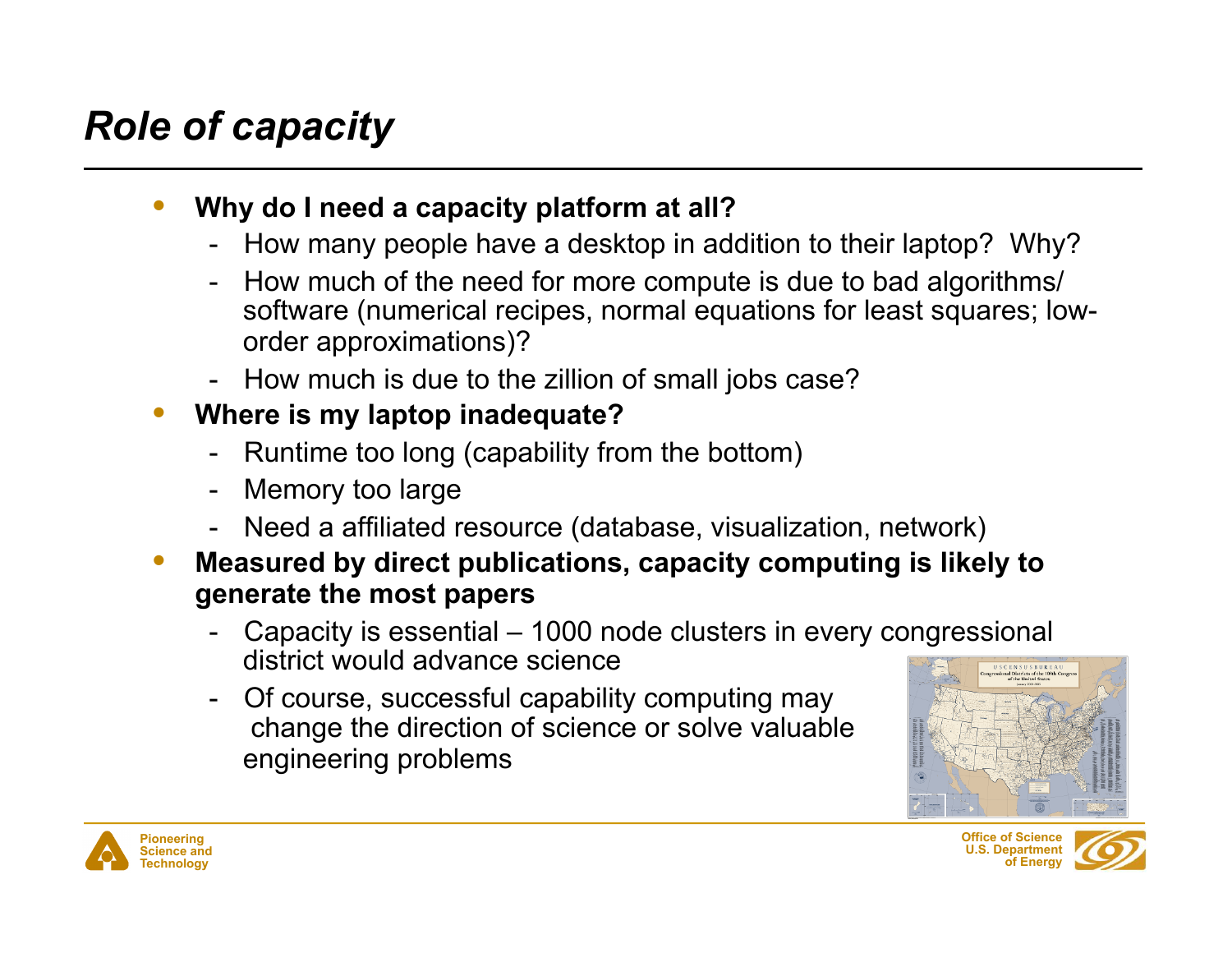### *Dominant Directions*

- **I**'**ll take the Software angle; thus:**
- **Accuracy and reliability** 
	- Dan Reed described \$200M benefit from predicting where to evacuate ahead of hurricane
	- "In August 1991, the Sleipner A, an oil and gas platform built in Norway for operation in the North Sea, sank during construction. The total economic loss amounted to about \$700 million. After investigation, it was found that the failure of the walls of the support structure resulted from a serious error in the finite element analysis of the linear elastic model." (http://www.ima.umn.edu/~arnold/disasters/sleipner.html)
	- Doing this calculation today with error estimation is very possible (compute resources are available; these calculations were 16+ years ago)
- **Continued enhancement of simulations possible on laptops** 
	- 1-d -> 2-d -> 3-d
	- Laptops now exceed Cray 1 in almost every measure



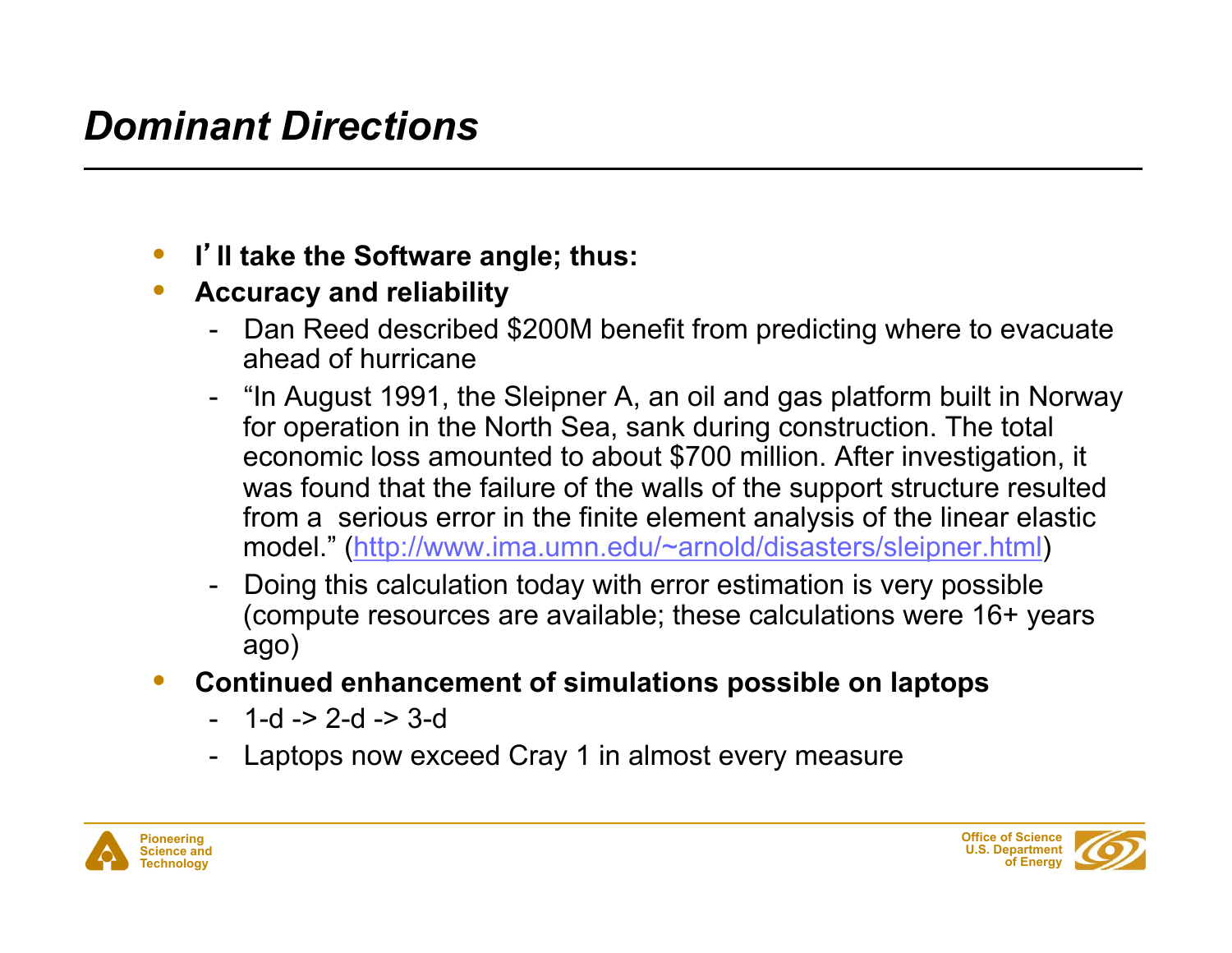### *Technical challenges*

#### • **Make better use of available resources**

- For example, managing ensemble studies
- Run on the idle cycles for laptops, and remaining desktops (or toasters, refrigerators, …)
- This is a technical barrier because we need way to describe problems, manage workflows, handle faults, security
	- *No standard programming language for this!*
- Note that running separate runs to make ensemble studies may not be the most efficient use of resources
	- *Stochastic programming*
	- *Better use of memory bandwidth in combining ensembles*
- **Exploiting Multicore Processors** 
	- Automatic compilation for multicore is far off
	- Just look at research papers on SMP barriers and other operations.
		- *A compiler that could do a good job on such a simple operation could become a published author*
- **Power (but everyone will say that)**